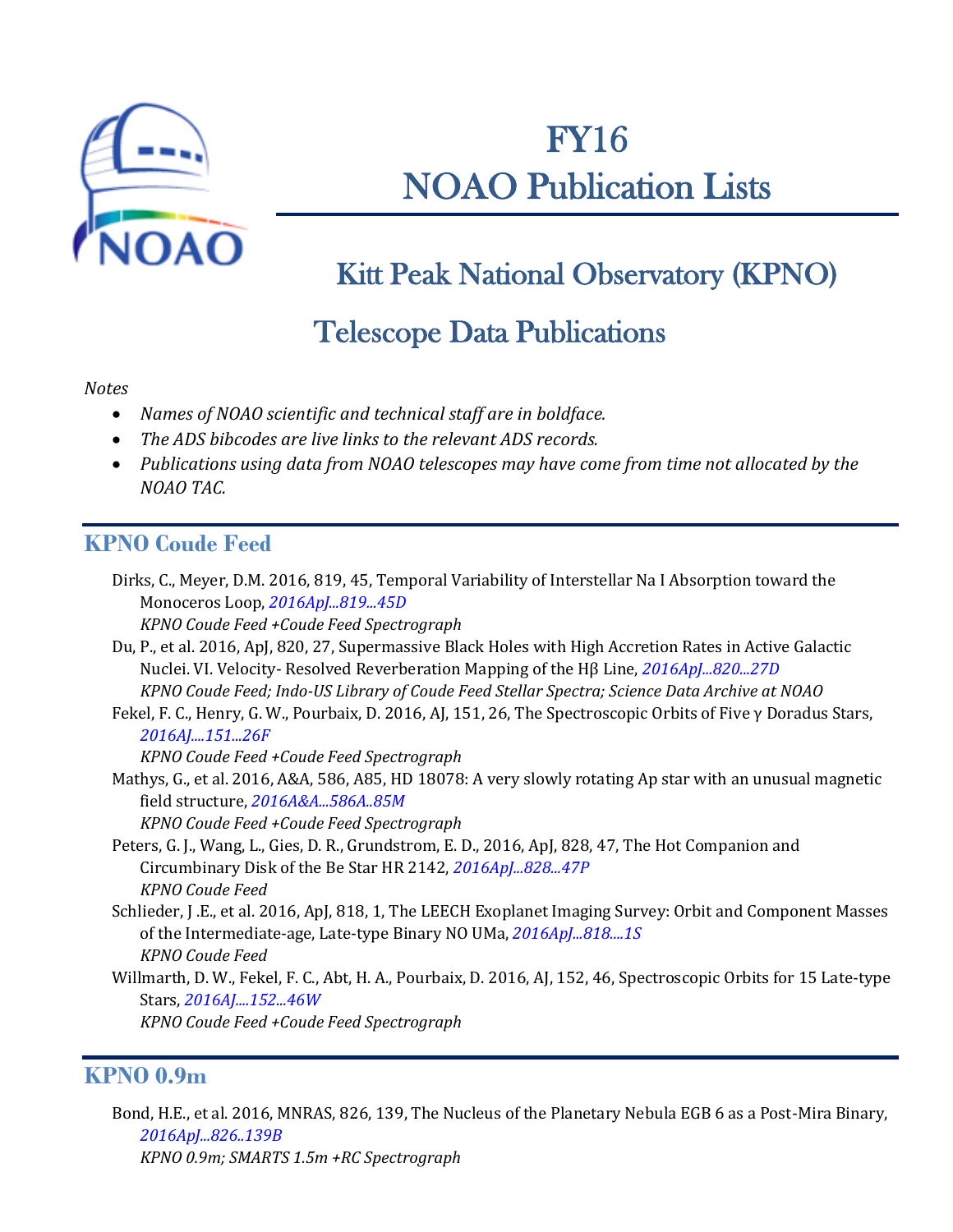- Donati, P., et al. 2015, MNRAS, 453, 4185, Photometric and spectroscopic study of the intermediate-age open cluster NGC 2355, *[2015MNRAS.453.4185D](http://adsabs.harvard.edu/abs/2015MNRAS.453.4185D) KPNO 0.9m; KPNO 4m*
- Edwards, L. O., et al. 2016, MNRAS, 461, 230, Stellar populations of BCGs, close companions and intracluster light in Abell 85, Abell 2457 and IIZw108, *[2016MNRAS.461..230E](http://adsabs.harvard.edu/abs/2016MNRAS.461..230E) KPNO 4m +Mosaic; KPNO 0.9m +Mosaic; WIYN 3.5m +SparsePak; CTIO 4m +Mosaic, +Hydra; Survey Programs; Fundamental Plane Survey; Science Data Archive at NOAO*
- Hermelo, I., et al. 2016, A&A, 590, 56, Millimeter and submillimeter excess emission in M 33 revealed by Planck and LABOCA, *[2016A&A...590A..56H](http://adsabs.harvard.edu/abs/2016A%26A...590A..56H) KPNO 0.9m*
- Kenyon, S. J., Garcia, M. R. 2016, AJ, 152, 1, EG Andromedae: A New Orbit and Additional Evidence for a Photoionized Wind, *[2016AJ....152....1K](http://adsabs.harvard.edu/abs/2016AJ....152....1K) KPNO 0.9m*
- Madrid, J .P., Donzelli, C. J. 2016, ApJ, 819, 50, The Abell 85 BCG: A Nucleated, Coreless Galaxy, *[2016ApJ...819...50M](http://adsabs.harvard.edu/abs/2016ApJ...819...50M) KPNO 0.9m*
- Watson, L. C., Martini, P., Lisenfeld, U., Böker, T., Schinnerer, E. 2016, MNRAS, 455, 1807, Testing the Molecular-Hydrogen Kennicutt-Schmidt Law in the low-density environments of extended ultraviolet disc galaxies, *[2016MNRAS.455.1807W](http://adsabs.harvard.edu/abs/2016MNRAS.455.1807W) KPNO 0.9m +Tek 2K CCD*

#### **KPNO 2.1m**

Alberts, S., ... **Dey, A.,** et al. 2016, ApJ, 825, Star Formation and AGN Activity in Galaxy Clusters from z=1-2: a Multi-Wavelength Analysis Featuring Herschel/PACS, *[2016ApJ...825...72A](http://adsabs.harvard.edu/abs/2016ApJ...825...72A)*

*KPNO 4m +Mosaic; KPNO 2.1m +SQIID; Survey Programs: NDWFS; Science Data Archive at NOAO* Bidaran, B., Mirtorabi, M. T., Azizi, F. 2016, MNRAS, 457, 2043, A new titanium oxide index in the visual

band, *[2016MNRAS.457.2043B](http://adsabs.harvard.edu/abs/2016MNRAS.457.2043B)*

*KPNO 2.1m; Science Data Archive at NOAO*

- Eastman, J. D., et al. 2016, AJ, 151, 45, KELT-4Ab: An Inflated Hot Jupiter Transiting the Bright (V ~ 10) Component of a Hierarchical Triple, *[2016AJ....151...45E](http://adsabs.harvard.edu/abs/2016AJ....151...45E) KPNO 2.1m +EXPERT*
- Gizis, J. E., et al. 2015, ApJ, 813, 104, Kepler Monitoring of an L Dwarf. II. Clouds with Multi-year Lifetimes, *[2015ApJ...813..104G](http://adsabs.harvard.edu/abs/2015ApJ...813..104G)*

*KPNO 2.1m +CCD; NOAO Prop. ID 2013B-0340*

- Huxor, A. P., Grebel, E. K. 2015, MNRAS, 453, 2653, Tracing the tidal streams of the Sagittarius dSph, and halo Milky Way features, with carbon-rich long-period variables, *[2015MNRAS.453.2653H](http://adsabs.harvard.edu/abs/2015MNRAS.453.2653H) KPNO 4m; KPNO 2.1m; CTIO 4m*
- Johns-Krull, C. M., et al. 2016, ApJ, 826, A Candidate Young Massive Planet in Orbit around the Classical T Tauri Star CI Tau, *[2016ApJ...826..206J](http://adsabs.harvard.edu/abs/2016ApJ...826..206J)*

*KPNO 4m +Phoenix; KPNO 2.1m +Phoenix*

- Kasuga, T., Jewitt, D. 2015, AJ, 150, 152, Physical Observations of (196256) 2003 EH1, Presumed Parent of the Quadrantid Meteoroid Stream, *[2015AJ....150..152K](http://adsabs.harvard.edu/abs/2015AJ....150..152K) KPNO 2.1m +STA3*
- Kim, S. J., et al. 2015, 454, 1573, Mid-infrared luminosity function of local star-forming galaxies in the North Ecliptic Pole-Wide survey field of AKARI, *[2015MNRAS.454.1573K](http://adsabs.harvard.edu/abs/2015MNRAS.454.1573K) WIYN 3.5m +Hydra; KPNO 2.1m +FLAMINGOS*
- Kollatschny, W., et al. 2016, A&A, 585, 18, The peculiar optical-UV X-ray spectra of the X-ray weak quasar PG 0043 *+*039, *[2016A&A...585A..18K](http://adsabs.harvard.edu/abs/2016A%26A...585A..18K) KPNO 2.1m +Gold spectrograph*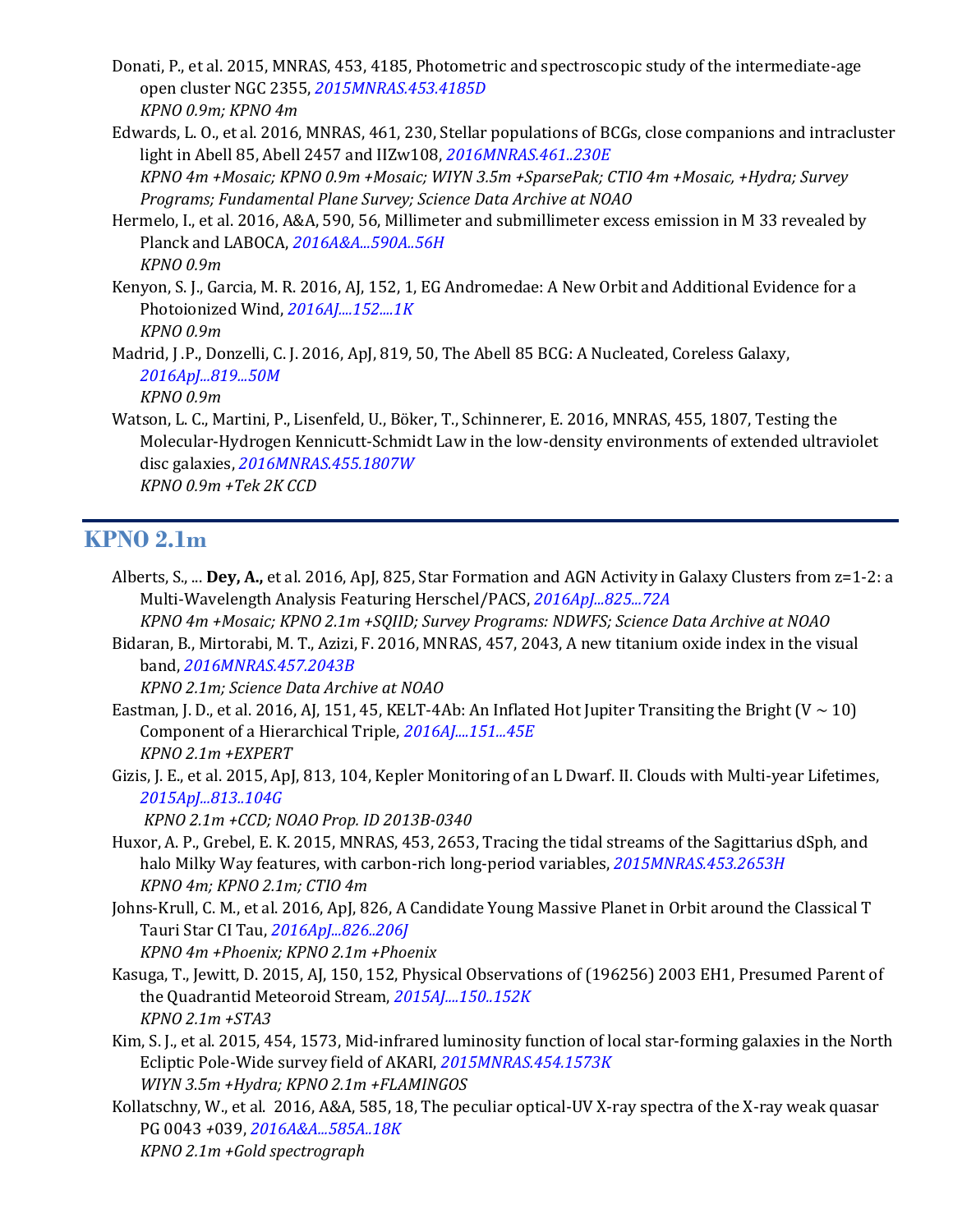Koss, M., et al. 2016, ApJ, 824, 4, NuSTAR Resolves the First Dual AGN above 10 keV in SWIFT J2028.5 *+*2543, *[2016ApJ...824L...4K](http://adsabs.harvard.edu/abs/2016ApJ...824L...4K)*

*KPNO 2.1m +T1KA, +T2KA, and +T2KB CCDs*

- Laha, S., Keenan, F. P., Ferland, G. J., Ramsbottom, C. A., Aggarwal, K. M. 2016, ApJ, 825, 28, Ultraviolet Emission Lines of Si ii in Quasars: Investigating the "Si ii Disaster," *[2016ApJ...825...28L](http://adsabs.harvard.edu/abs/2016ApJ...825...28L) KPNO 2.1m*
- Liu, J., Eracleous, M., Halpern, J. P. 2016, ApJ, 817, 42, A Radial Velocity Test for Supermassive Black Hole Binaries as an Explanation for Broad, Double-Peaked Emission Lines in Active Galactic Nuclei, *[2016ApJ...817...42L](http://adsabs.harvard.edu/abs/2016ApJ...817...42L)*

*KPNO 2.1m; SMARTS 1.5m; CTIO 4m*

Madau, P., Haardt, F. 2015, ApJ, 813, 8, Cosmic Reionization after Planck: Could Quasars Do It All?, *[2015ApJ...813L...8M](http://adsabs.harvard.edu/abs/2015ApJ...813L...8M)*

*KPNO 4m +Mosaic; KPNO 2.1m +SQIID, +FLAMINGOS; CTIO 4m +Mosaic; Survey Programs: NDWFS; Science Data Archive at NOAO*

- Mao, J., Kim, M. 2016, ApJ, 828, On the Evolution of High-redshift Active Galactic Nuclei, *[2016ApJ...828...96M](http://adsabs.harvard.edu/abs/2016ApJ...828...96M) KPNO 4m +Mosaic; KPNO 2.1m; CTIO 4m +Mosaic; Survey Programs: Deep Lens Survey, NDWFS; Science Data Archive at NOAO*
- McQuinn, K. B. W., et al. 2015, 812, 158, Leo P: An Unquenched Very Low-mass Galaxy, *[2015ApJ...812..158M](http://adsabs.harvard.edu/abs/2015ApJ...812..158M) WIYN 3.5m; KPNO 2.1m*
- Polishook, D., et al. 2016, Icar, 267, 243, A 2 km-size asteroid challenging the rubble-pile spin barrier A case for cohesion, *[2016Icar..267..243P](http://adsabs.harvard.edu/abs/2016Icar..267..243P)*

*KPNO 4m +MOSA; KPNO 2.1m +STA3; SMARTS 1.3m*

Shipley, H. V., Papovich, C., Rieke, G. H., Brown, M. J. I., Moustakas, J. 2016, ApJ, 818, 60, A New Star Formation Rate Calibration from Polycyclic Aromatic Hydrocarbon Emission Features and Application to High-redshift Galaxies, *[2016ApJ...818...60S](http://adsabs.harvard.edu/abs/2016ApJ...818...60S)*

*KPNO 4m +Mosaic; KPNO 2.1m +SQIID, +FLAMINGOS; CTIO 4m +Mosaic; Survey Programs: NDWFS; Science Data Archive at NOAO*

- Sun, L., et al. 2016, ApJ, 818, 64, Keck/ESI Long-slit Spectroscopy of SBS 1421 *+*511: A Recoiling Quasar Nucleus in an Active Galaxy Pair? *[2016ApJ...818...64S](http://adsabs.harvard.edu/abs/2016ApJ...818...64S) KPNO 2.1m*
- Thacker, C., et al. 2015, ApJ, 811, 125, Cross-correlation of Near- and Far-infrared Background Anisotropies as Traced by Spitzer and Herschel, *[2015ApJ...811..125T](http://adsabs.harvard.edu/abs/2015ApJ...811..125T)*

*KPNO 4m +Mosaic; KPNO 2.1m +SQIID, +FLAMINGOS; CTIO4m +Mosaic; Survey Programs: NDWFS; Science Data Archive at NOAO*

Van Sistine, A., et al. 2016, ApJ, 824, 25, The ALFALFA Hα Survey. I. Project Description and The Local Starformation Rate Density from the Fall Sample, *[2016ApJ...824...25V](http://adsabs.harvard.edu/abs/2016ApJ...824...25V)*

*WIYN 0.9m; KPNO 2.1m; Survey Program: Making Hay with ALFALFA*

Weedman, D., Sargsyan, L. 2016, ApJ, 828, Dusty Quasars at High Redshifts, *[2016ApJ...828...43W](http://adsabs.harvard.edu/abs/2016ApJ...828...43W) KPNO 4m +Mosaic; KPNO 2.1m +SQIID; Survey Programs: NDWFS; Science Data Archive at NOAO*

#### **KPNO 4m (Mayall)**

- Álvarez Crespo, N., et al. 2016, AJ, 151, 32, Optical Spectroscopic Observations of Gamma-ray Blazar Candidates. V. TNG, KPNO, and OAN Observations of Blazar Candidates of Uncertain Type in the Northern Hemisphere, *[2016AJ....151...32A](http://adsabs.harvard.edu/abs/2016AJ....151...32A) KPNO 4m*
- Alberts, S., ... **Dey, A.,** et al. 2016, ApJ, 825, 72, Star Formation and AGN Activity in Galaxy Clusters from z=1- 2: a Multi-Wavelength Analysis Featuring Herschel/PACS, *[2016ApJ...825...72A](http://adsabs.harvard.edu/abs/2016ApJ...825...72A) KPNO 4m +Mosaic; KPNO 2.1m +SQIID; Survey Programs: NMBS; Science Data Archive at NOAO*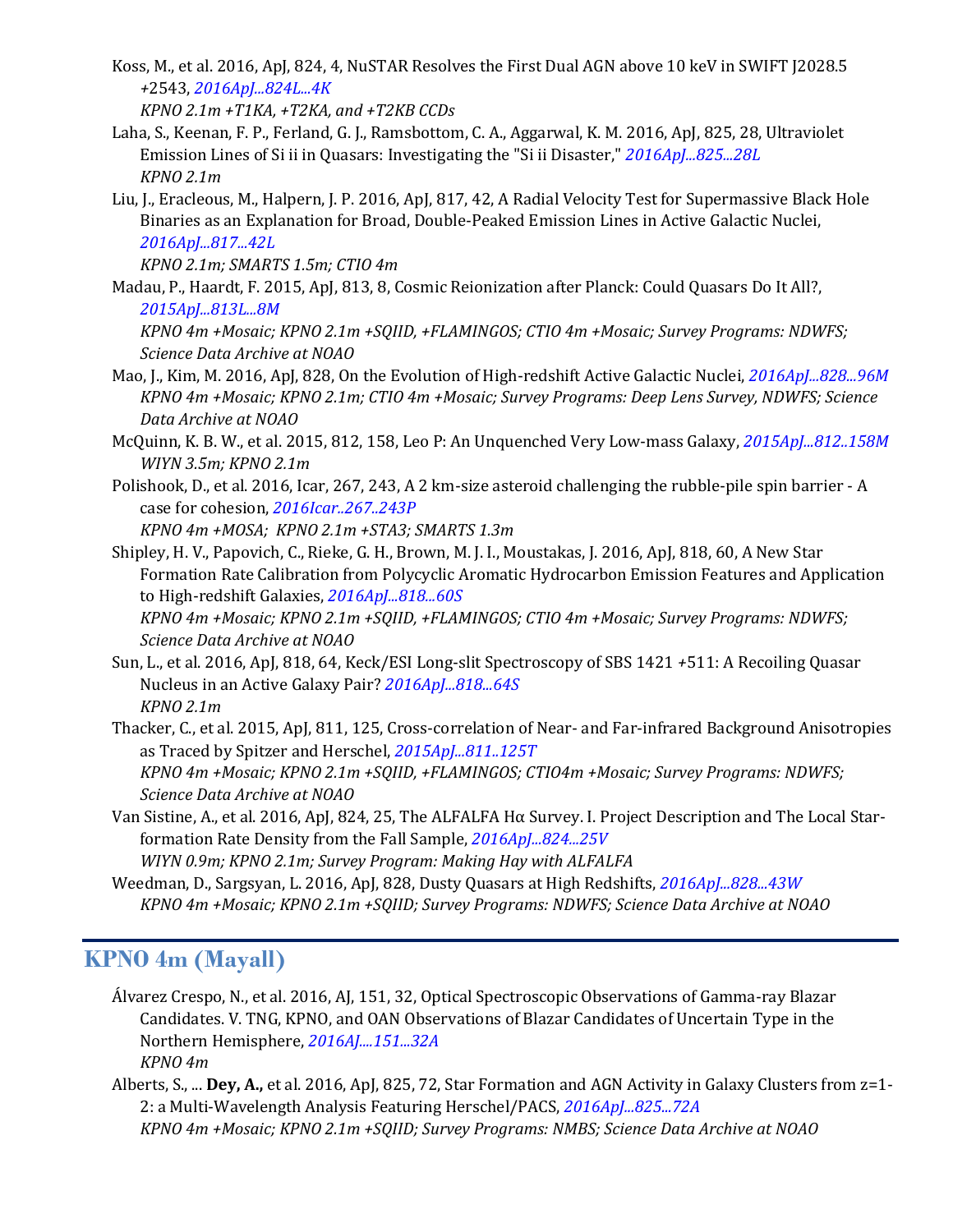- Allen, R. J., et al. 2016, ApJ, 826, 60, Differences in the Structural Properties and Star-formation Rates of Field and Cluster Galaxies at z~1, *[2016ApJ...826...60A](http://adsabs.harvard.edu/abs/2016ApJ...826...60A) KPNO 4m +Mosaic; Survey Programs: NDWFS; Science Data Archive at NOAO*
- Amiri, N., Darling, J. 2016, ApJ, 826, 136, Water Masers in the Andromeda Galaxy. II. Where Do Masers Arise?, *[2016ApJ...826..136A](http://adsabs.harvard.edu/abs/2016ApJ...826..136A)*
- *KPNO 4m +Mosaic; Survey Programs: LGGS; Science Data Archive at NOAO* Bally, J. 2016, ARA&A, 54, 491, Protostellar Outflows, *[2016ARA%26A..54..491B](http://adsabs.harvard.edu/abs/2016ARA%26A..54..491B)*
	- *KPNO 4m*
- Baran, A. S., et al. 2016, A&A, 585, 66, A subsynchronously rotating pulsating subdwarf B star in a shortperiod binary with a white dwarf companion, *[2016A%26A...585A..66B](http://adsabs.harvard.edu/abs/2016A%26A...585A..66B) KPNO 4m +RC Spectrograph*
- Bard, D., Kratochvil, J. M., Dawson, W. 2016, ApJ, 819, 158, Masked Areas in Shear Peak Statistics: A Forward Modeling Approach *[2016ApJ...819..158B](http://adsabs.harvard.edu/cgi-bin/nph-data_query?bibcode=2016ApJ...819..158B&db_key=AST&link_type=ABSTRACT&high=4c477de7eb28141)*
- *KPNO 4m +Mosaic; CTIO 4m +Mosaic; Survey Programs: Deep Lens Survey; Science Data Archive at NOAO* Beare, R., Brown, M. J. I., Pimbblet, K., Bian, F., Lin, Y.-T. 2015, ApJ, 815, The *z* > 1.2 Optical Luminosity
- Function from a Sample of 410,000 Galaxies in Boӧtes, *[2015ApJ...815...94B](http://adsabs.harvard.edu/abs/2015ApJ...815...94B) KPNO 4m +NEWFIRM; KPNO 4m +Mosaic; Science Data Archive at NOAO*
- Bielby, R. M., et al. 2016, MNRAS, 456, 4061, The VLT LBG redshift survey V. Characterizing the z = 3.1 Lyman α emitter population, *[2016MNRAS.456.4061B](http://adsabs.harvard.edu/abs/2016MNRAS.456.4061B) KPNO 4m +Mosaic; CTIO 4m +Mosaic*
- Brown, W. R., Gianninas, A., Kilic, M., Kenyon, S. J., Allende Prieto, C. 2016, ApJ, 818, 155, The ELM Survey. VII. Orbital Properties of Low-Mass White Dwarf Binaries, *[2016ApJ...818..155B](http://adsabs.harvard.edu/abs/2016ApJ...818..155B) KPNO 4m +KOSMOS*
- Caldú-Primo, A., Schruba, A. 2016, AJ, 151, 34, Molecular Gas Velocity Dispersions in the Andromeda Galaxy, *[2016AJ....151...34C](http://adsabs.harvard.edu/abs/2016AJ....151...34C)*
	- *KPNO 4m +Mosaic; CTIO 4m +Mosaic; Survey Programs: LGGS; Science Data Archive at NOAO*
- Capozzi, D., et al. 2016, MNRAS, 456, 830, 790, Revisiting the role of the thermally pulsating asymptoticgiant-branch phase in high- redshift galaxies, *[2016MNRAS.456..790C](http://adsabs.harvard.edu/abs/2016MNRAS.456..790C)*

*KPNO 4m +NEWFIRM; CTIO 4m +Mosaic; Survey Programs: NMBS; Science Data Archive at NOAO*

- Chan, J. C. C., et al. 2016, MNRAS, 458, 3181, Sizes, colour gradients and resolved stellar mass distributions for the massive cluster galaxies in XMMUJ2235-2557 at z = 1.39, *[2016MNRAS.458.3181C](http://adsabs.harvard.edu/abs/2016MNRAS.458.3181C) KPNO 4m +Mosaic; Survey Programs: NMBS; Science Data Archive at NOAO*
- **Dey, A., … Inami, H., Hong, S.,** et al. 2016, ApJ, 823, 11, Spectroscopic Confirmation of a Protocluster at z ≈ 3.786, *[2016ApJ...823...11D](http://adsabs.harvard.edu/abs/2016ApJ...823...11D)*

*KPNO 4m +Mosaic; Survey Programs: NDWFS; Science Data Archive at NOAO; NOAO Prop. IDs 2012A-0454 and 2014A-0164 (PI: K. Lee) and 2014B-0626 (PI: A. Dey)*

- Donati, P., et al. 2015, MNRAS, 453, 4185, Photometric and spectroscopic study of the intermediate-age open cluster NGC 2355, *[2015MNRAS.453.4185D](http://adsabs.harvard.edu/abs/2015MNRAS.453.4185D) KPNO 0.9m; KPNO 4m*
- Edwards, L. O. et al. 2016, MNRAS, 461, 230, Stellar populations of BCGs, close companions and intracluster light in Abell 85, Abell 2457 and IIZw108, *[2016MNRAS.461..230E](http://adsabs.harvard.edu/abs/2016MNRAS.461..230E) KPNO 4m +Mosaic; KPNO 0.9m +Mosaic; WIYN 3.5m +SparsePak; CTIO 4m +Mosaic, +Hydra; Survey Programs; Fundamental Plane Survey; Science Data Archive at NOAO*
- Efremov, Y. N., Moiseev, A. V. 2016, MNRAS, 461, 2993, Imaging and spectroscopic observations of a strange elliptical bubble in the northern arm of the spiral galaxy NGC 6946, *[2016MNRAS.461.2993E](http://adsabs.harvard.edu/abs/2016MNRAS.461.2993E) KPNO 4m +Mosaic*

Esposito, P., et al. 2016, MNRAS, 457, L5, EXTraS discovery of an 1.2-s X ray pulsar in M 31, *[2016MNRAS.457L...5E](http://adsabs.harvard.edu/abs/2016MNRAS.457L...5E)*

*KPNO 4m +Mosaic; CTIO 4m +Mosaic; Survey Programs: LGGS; Science Data Archive at NOAO*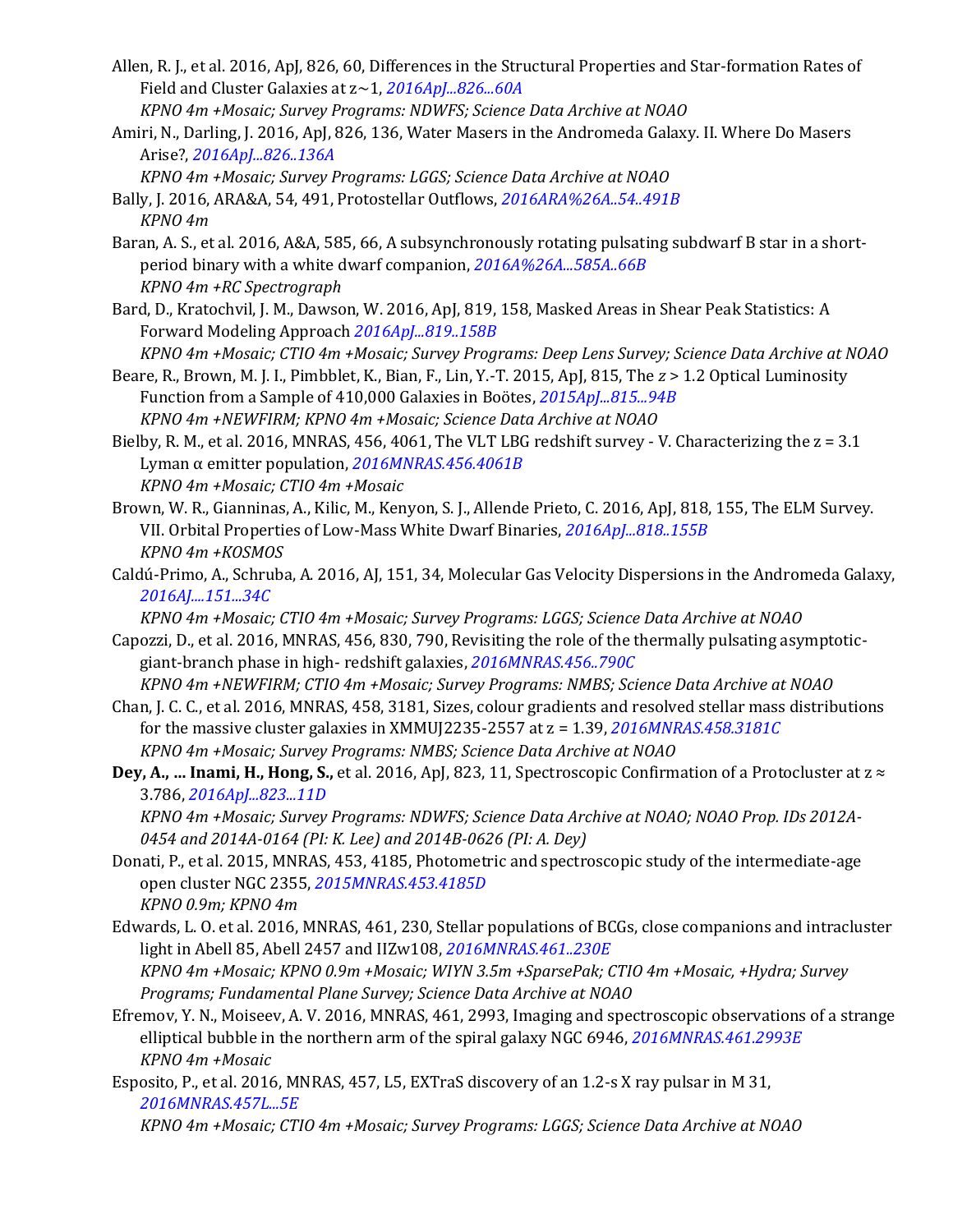- Evans, K. A., Massey, P. 2015, AJ, 150, 149, A Runaway Red Supergiant in M31, *[2015AJ....150..149E](http://adsabs.harvard.edu/abs/2015AJ....150..149E) KPNO 4m +Mosaic; CTIO 4m +Mosaic; Survey Programs: LGGS; Science Data Archive at NOAO*
- Finkelstein, K. D., … **Dey, A.,** et al. . 2015, ApJ, 813, 78, Probing the Physical Properties of z = 4.5 Lyman Alpha Emitters with Spitzer, *[2015ApJ...813...78F](http://adsabs.harvard.edu/abs/2015ApJ...813...78F) KPNO 4m +Mosaic*
- García Pérez, A. E., et al. 2016, AJ, 151, 144, ASPCAP: The APOGEE Stellar Parameter and Chemical Abundances Pipeline, *[2016AJ....151..144G](http://adsabs.harvard.edu/abs/2016AJ....151..144G) KPNO 4m +Mosaic*
- Gianninas, A., Kilic, M., Brown, W. R., Canton, P., Kenyon, S. J. 2015, ApJ, 812, 167, The ELM Survey. VI. Eleven New Double Degenerates, *[2015ApJ...812..167G](http://adsabs.harvard.edu/abs/2015ApJ...812..167G) KPNO 4m +RC Spectrograph, +KOSMOS: Community-Access Time on Non-NOAO Telescopes: Hale +Double Spec; NOAO Prop. ID 2012A- 0055, 2012B-0114, 2013A-0276, 2013B-0130, 2014A-0189, and 2015A-0082)*
- Gordon, M. S., Humphreys, R. M., Jones, T. J. 2016, ApJ, 825, 50, Luminous and Variable Stars in M31 and M33. III. The Yellow and Red Supergiants and Post-red Supergiant Evolution, *[2016ApJ...825...50G](http://adsabs.harvard.edu/abs/2016ApJ...825...50G) KPNO 4m +Mosaic; CTIO 4m +Mosaic; Survey Programs: LGGS; Science Data Archive at NOAO*
- Gozaliasl, G., et al. 2016, MNRAS, 458, 2762, Brightest group galaxies: stellar mass and star formation rate (paper I), *[2016MNRAS.458.2762G](http://adsabs.harvard.edu/abs/2016MNRAS.458.2762G)*

*KPNO 4m +NEWFIRM; Survey Programs: NMBS; Science Data Archive at NOAO*

Grasshorn Gebhardt, H. S., et al. 2016, ApJ, 817, 10, Young, Star- forming Galaxies and Their Local Counterparts: The Evolving Relationship of Mass-SFR-Metallicity Since z ˜ 2.1, *[2016ApJ...817...10G](http://adsabs.harvard.edu/abs/2016ApJ...817...10G) KPNO 4m +NEWFIRM; Survey Programs: NMBS; Science Data Archive at NOAO*

- Guo, Z., Gies, D. R., Matson, R. A., García Hernández, A. 2016, ApJ, 826, 69, Kepler Eclipsing Binaries with Delta Scuti/Gamma Doradus Pulsating Components I: KIC 9851944, *[2016ApJ...826...69G](http://adsabs.harvard.edu/abs/2016ApJ...826...69G) KPNO 4m +RC Spectrograph*
- Hamren, K., et al. 2016, ApJ, 828, 15, Carbon Stars in the Satellites and Halo of M31, *[2016ApJ...828...15H](http://adsabs.harvard.edu/abs/2016ApJ...828...15H) KPNO 4m +Mosaic*
- Hartkopf, W. I., Mason, B. D. 2015, AJ, 150, 136, Speckle Interferometry at the U.S. Naval Observatory. XX, *[2015AJ....150..136H](http://adsabs.harvard.edu/abs/2015AJ....150..136H)*

*KPNO 4m; CTIO 4m*

Hathi, N. P., et al. 2016, A&A, 588, A26, The VIMOS Ultra Deep Survey: Lyα emission and stellar populations of star-forming galaxies at 2 < z < 2.5, *[2016A%26A...588A..26H](http://adsabs.harvard.edu/abs/2016A%26A...588A..26H)*

*KPNO 4m +NEWFIRM; Survey Programs: NMBS; Science Data Archive at NOAO*

- Heinze, A. N., Metchev, S., Trollo, J. 2015, AJ, 150, 125, Digital Tracking Observations Can Discover Asteroids 10 Times Fainter Than Conventional Searches, *[2015AJ....150..125H](http://adsabs.harvard.edu/abs/2015AJ....150..125H) KPNO 4m; WIYN 0.9m*
- Henze, M., et al. 2015, A&A, 582, A8, A remarkable recurrent nova in M 31: The 2010 eruption recovered and evidence of a six- month period, *[2015A%26A...582L...8H](http://adsabs.harvard.edu/abs/2015A%26A...582L...8H)*
- *KPNO 4m +Mosaic; CTIO 4m +Mosaic; Survey Programs: LGGS; Science Data Archive at NOAO* **Hinkle, K. H.,** Lebzelter, T., Straniero, O. 2016, ApJ, 825, 38, Carbon and Oxygen Isotopic Ratios for Nearby
- Miras, *[2016ApJ...825...38H](http://adsabs.harvard.edu/abs/2016ApJ...825...38H) KPNO 4m +FTS*
- Hirschauer, A. S., et al. 2016, ApJ, 822, 108, ALFALFA Discovery of the Most Metal-poor Gas-rich Galaxy Known: AGC 198691, *[2016ApJ...822..108H](http://adsabs.harvard.edu/abs/2016ApJ...822..108H) KPNO 4m +KOSMOS; WIYN 0.9m*
- Howell, S. B., … Everett, M. E., Silva, D. R., et al. 2016, AJ, 151, 43, Variability of Kepler Solar-like Stars Harboring Small Exoplanets, *[2016AJ....151...43H](http://adsabs.harvard.edu/abs/2016AJ....151...43H) KPNO 4m +RC Spectrograph*
- Huxor, A. P., Grebel, E. K. 2015, MNRAS, 453, 2653, Tracing the tidal streams of the Sagittarius dSph, and halo Milky Way features, with carbon-rich long-period variables, *[2015MNRAS.453.2653H](http://adsabs.harvard.edu/abs/2015MNRAS.453.2653H) KPNO 4m; KPNO 2.1m; CTIO 4m*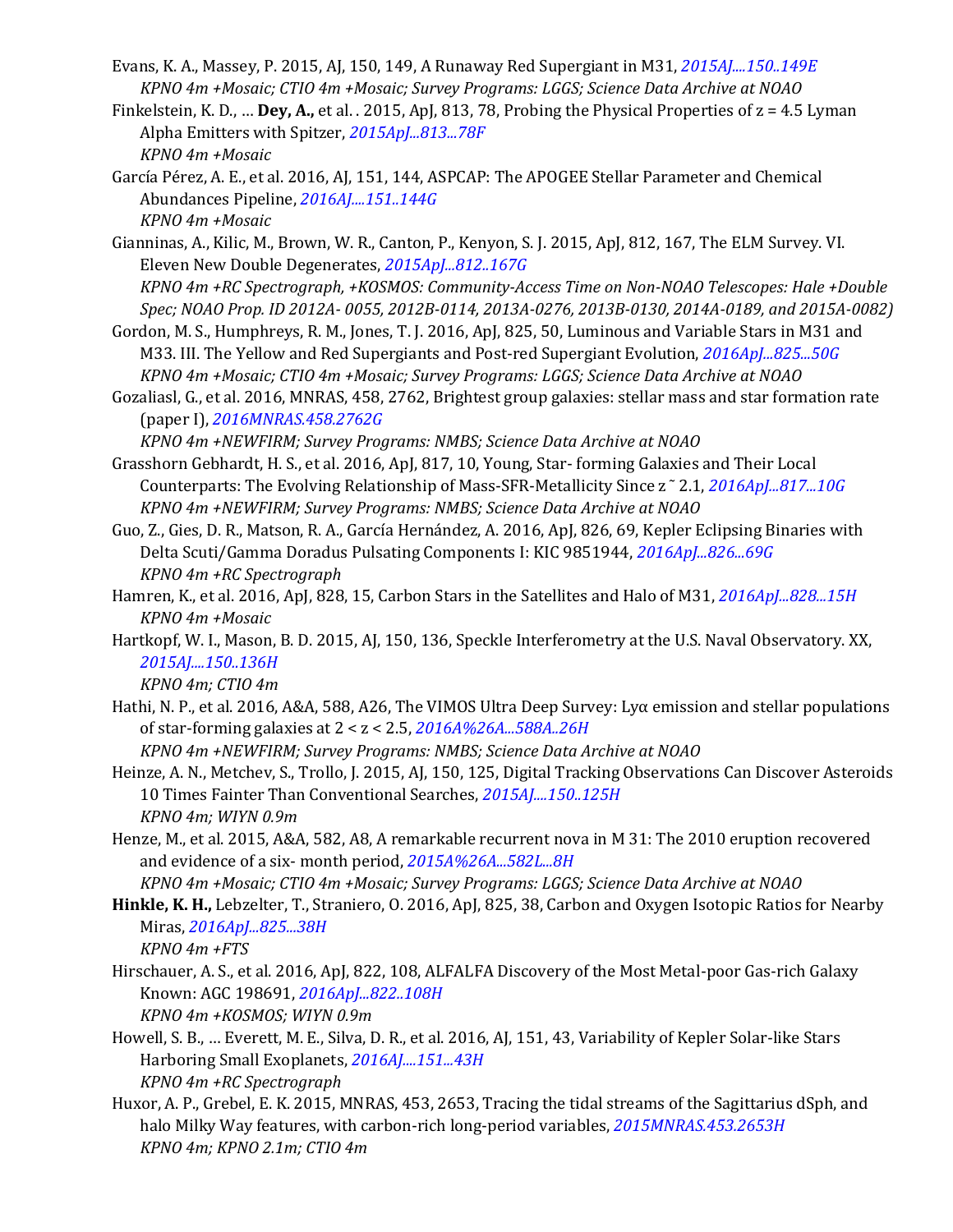Ibata, R. A., Lewis, G. F., Martin, N. F. 2016, ApJ, 819, 1, Feeling the Pull: a Study of Natural Galactic Accelerometers. I. Photometry of the Delicate Stellar Stream of the Palomar 5 Globular Cluster, *[2016ApJ...819....1I](http://adsabs.harvard.edu/abs/2016ApJ...819....1I) KPNO 4m +Mosaic*

- Jee, M. J., et al. 2016, ApJ, 824, 77, Cosmic Shear Results from the Deep Lens Survey. II. Full Cosmological Parameter Constraints from Tomography, *[2016ApJ...824...77J](http://adsabs.harvard.edu/abs/2016ApJ...824...77J)*
- *KPNO 4m +Mosaic; CTIO 4m +Mosaic; Survey Programs: Deep Lens Survey; Science Data Archive at NOAO* Jimmy, Tran, K.-V., Saintonge, A., Accurso, G., Brough, S., Oliva- Altamirano, P. 2015, ApJ, 812, 98, The Gas Phase Mass Metallicity Relation for Dwarf Galaxies: Dependence on Star Formation Rate and H I Gas Mass, *[2015ApJ...812...98J](http://adsabs.harvard.edu/abs/2015ApJ...812...98J)*

*KPNO 4m; WIYN 3.5m*

Johns-Krull, C. M., et al. 2016, ApJ, 826, A Candidate Young Massive Planet in Orbit around the Classical T Tauri Star CI Tau, *[2016ApJ...826..206J](http://adsabs.harvard.edu/abs/2016ApJ...826..206J)*

*KPNO 4m +Phoenix; KPNO 2.1m +Phoenix*

Johnston, R., et al. 2015, MNRAS, 453, 2557, The evolving relation between star formation rate and stellar mass in the VIDEO survey since z = 3, *[2015MNRAS.453.2540J](http://adsabs.harvard.edu/abs/2015MNRAS.453.2540J)*

*KPNO 4m +NEWFIRM; Survey Programs: NMBS; Science Data Archive at NOAO*

- Jose, J., et al. 2016, ApJ, 822, 49, Star Formation in W3—AFGL 333: Young Stellar Content, Properties, and Roles of External Feedback, *[2016ApJ...822...49J](http://adsabs.harvard.edu/abs/2016ApJ...822...49J) KPNO 4m +NEWFIRM*
- Kim, B., et al. 2016, ApJS, 222, Spectroscopic Survey of G and K Dwarfs in the Hipparcos Catalog. I. Comparison between the Hipparcos and Photometric Parallaxes, *[2016ApJS..222...19K](http://adsabs.harvard.edu/abs/2016ApJS..222...19K) KPNO 4m +Echelle spectrograph*
- Kirk, B., et al. 2016, AJ, 151, 68, Kepler Eclipsing Binary Stars. VII. The Catalog of Eclipsing Binaries Found in the Entire Kepler Data Set, *[2016AJ....151...68K](http://adsabs.harvard.edu/abs/2016AJ....151...68K)*
	- *KPNO 4m +Echelle spectrograph; NOAO Prop. ID 2011A-0022 (PI: A. Prsa)*
- Konno, A., et al. 2016, ApJ, 823, 20, Bright and Faint Ends of Lyα Luminosity Functions at z = 2 Determined by the Subaru Survey: Implications for AGNs, Magnification Bias, and ISM H I Evolution, *[2016ApJ...823...20K](http://adsabs.harvard.edu/abs/2016ApJ...823...20K) KPNO 4m +Mosaic*
- Ly, C., et al. 2016, ApJS, 226, 5, The Metal Abundances across Cosmic Time (MACT) Survey. I. Optical Spectroscopy in the Subaru Deep Field, *[2016ApJS..226....5L](http://adsabs.harvard.edu/abs/2016ApJS..226....5L) KPNO 4m +Mosaic, +NEWFIRM*
- Ly, C., Malkan, M. A., Rigby, J. R., Nagao, T. 2016, *ApJ*, 828, 67, The Metal Abundances across Cosmic Time (MACT) Survey. II. Evolution of the Mass-metallicity Relation over 8 Billion Years, Using [OIII]4363AAbased Metallicities, *[2016ApJ...828...67L](http://adsabs.harvard.edu/cgi-bin/nph-data_query?bibcode=2016ApJ...828...67L&db_key=AST&link_type=ABSTRACT) KPNO 4m +Mosaic, +NEWFIRM*
- Madau, P., Haardt, F. 2015, ApJ, 813, 8, Cosmic Reionization after Planck: Could Quasars Do It All?, *[2015ApJ...813L...8M](http://adsabs.harvard.edu/abs/2015ApJ...813L...8M)*

*KPNO 4m +Mosaic; KPNO 2.1m +SQIID, +FLAMINGOS; CTIO4m +Mosaic; Survey Programs: NDWFS; Science Data Archive at NOAO*

- Mao, J., Kim, M. 2016, ApJ, 828, On the Evolution of High-redshift Active Galactic Nuclei, *[2016ApJ...828...96M](http://adsabs.harvard.edu/abs/2016ApJ...828...96M) KPNO 4m +Mosaic; KPNO 2.1m; CTIO 4m +Mosaic; Survey Programs: Deep Lens Survey, NDWFS; Science Data Archive at NOAO*
- Marinello, M., Rodríguez-Ardila, A., Garcia-Rissmann, A., Sigut, T. A. A., Pradhan, A. K. 2016, ApJ, 820, The Fe II Emission in Active Galactic Nuclei: Excitation Mechanisms and Location of the Emitting Region, *[2016ApJ...820..116M](http://adsabs.harvard.edu/abs/2016ApJ...820..116M)*

*KPNO 4m*

Massey, P., Evans, K. A. 2016, ApJ, 826, The Red Supergiant Content of M31\*, *[2016ApJ...826..224M](http://adsabs.harvard.edu/abs/2016ApJ...826..224M) KPNO 4m +Mosaic; CTIO 4m +Mosaic; Survey Programs: LGGS; Science Data Archive at NOAO*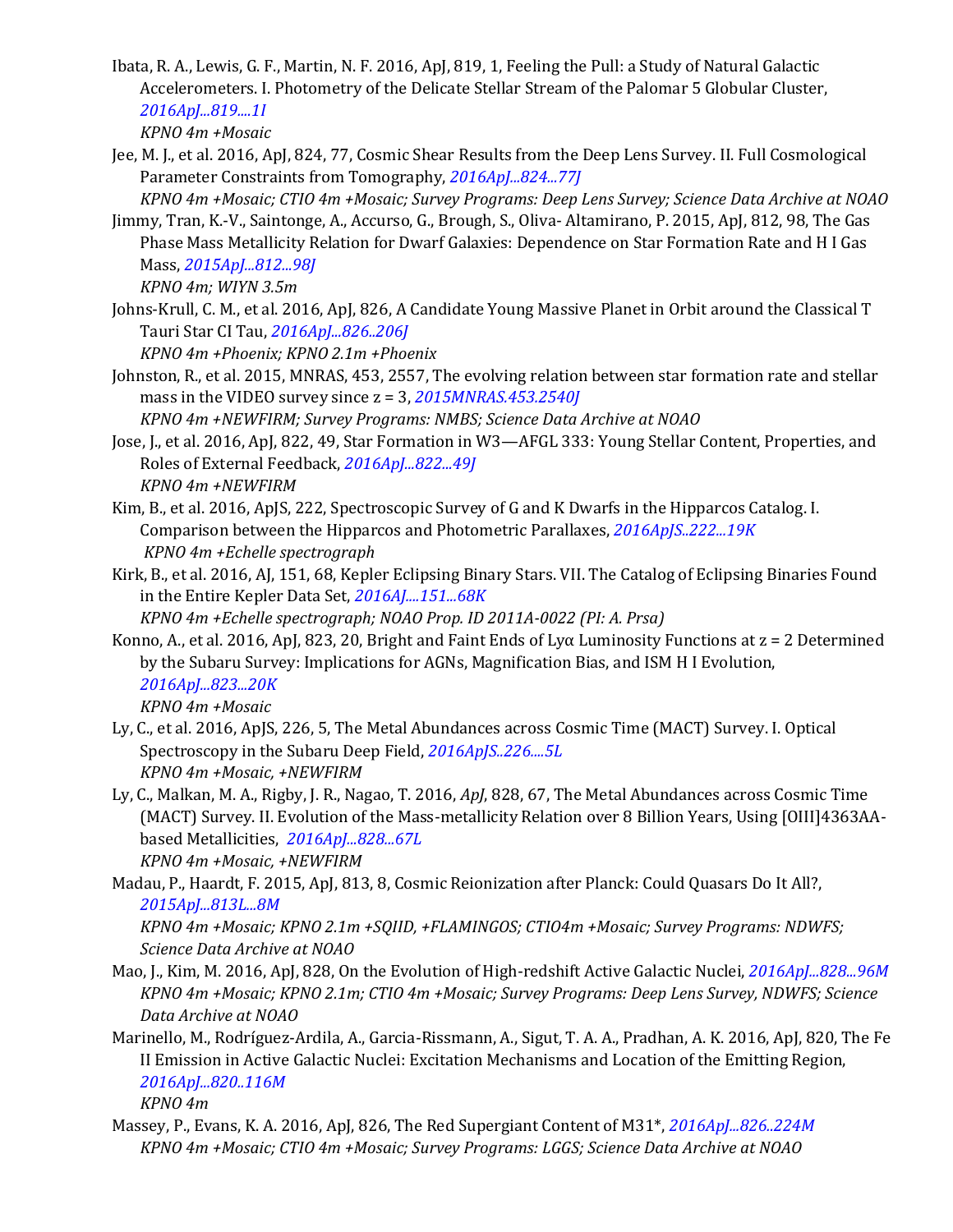Massey, P., Neugent, K. F., Smart, B. M. 2016, AJ, 152, A Spectroscopic Survey of Massive Stars in M31 and M33, *[2016AJ....152...62M](http://adsabs.harvard.edu/abs/2016AJ....152...62M)*

*KPNO 4m +Mosaic; CTIO 4m +Mosaic; Survey Programs: LGGS; Science Data Archive at NOAO*

- Matson, R. A., Gies, D. R., Guo, Z., Orosz, J. A. 2016, AJ, 151, 139, Fundamental Parameters of Kepler Eclipsing Binaries. I. KIC 5738698, *[2016AJ....151..139M](http://adsabs.harvard.edu/abs/2016AJ....151..139M) KPNO 4m +RC Spectrograph*
- Meng, H. Y. A., et al. 2016, ApJ, 823, 58, Photo-reverberation Mapping of a Protoplanetary Accretion Disk around a T Tauri Star, *[2016ApJ...823...58M](http://adsabs.harvard.edu/abs/2016ApJ...823...58M) KPNO 4m +FLAMINGOS*
- Milliman, K. E., Leiner, E., Mathieu, R. D., Tofflemire, B. M., Platais, I. 2016, AJ, 151, 152, WIYN Open Cluster Study. LXXI. Spectroscopic Membership and Orbits of NGC 6791 Sub- subgiants, *[2016AJ....151..152M](http://adsabs.harvard.edu/abs/2016AJ....151..152M) KPNO 4m; WIYN 3.5m +Hydra*
- Morrison, H. L., et al. 2016, AJ, 151, Globular and Open Clusters Observed by SDSS/SEGUE: The Giant Stars, *[2016AJ....151....7M](http://adsabs.harvard.edu/abs/2016AJ....151....7M)*

*KPNO 4m*

Nanayakkara, T., et al. 2016, ApJ, 828, 21, ZFIRE: A KECK/MOSFIRE Spectroscopic Survey of Galaxies in Rich Environments at z ˜ 2, *[2016ApJ...828...21N](http://adsabs.harvard.edu/abs/2016ApJ...828...21N)*

*KPNO 4m +NEWFIRM; Survey Programs: NMBS; Science Data Archive at NOAO*

O'Dell, C. R., et al. 2015, AJ, 150, 108, The Nature and Frequency of Outflows from Stars in the Central Orion Nebula Cluster, *[2015AJ....150..108O](http://adsabs.harvard.edu/abs/2015AJ....150..108O)*

*KPNO 4m +Echelle Spectrograph*

Oogi, T., Habe, A., Ishiyama, T. 2016, MNRAS, 456, 300, Mass and size growth of early-type galaxies by dry mergers in cluster environments, *[2016MNRAS.456..300O](http://adsabs.harvard.edu/abs/2016MNRAS.456..300O)*

*KPNO 4m +NEWFIRM; Survey Programs: NMBS; Science Data Archive at NOAO*

- Overbeek, J. C., Friel, E. D., Jacobson, H. R. 2016, ApJ, 824, New Neutron-capture Measurements in 23 Open Clusters. I. The r- Process, *[2016ApJ...824...75O](http://adsabs.harvard.edu/abs/2016ApJ...824...75O) KPNO 4m*
- Polishook, D., et al. 2016, Icar, 267, 243, A 2 km-size asteroid challenging the rubble-pile spin barrier A case for cohesion, *[2016Icar..267..243P](http://adsabs.harvard.edu/abs/2016Icar..267..243P)*

*KPNO 4m +MOSA; KPNO 2.1m +STA3; SMARTS 1.3m +ANDICAM*

- Pons, E., Elvis, M., Civano, F., Watson, M. G. 2016, ApJ, 821, 130, Narrow-line X-Ray-selected Galaxies in the Chandra-COSMOS Field. I. Optical Spectroscopic Catalog, *[2016ApJ...821..130P](http://adsabs.harvard.edu/abs/2016ApJ...821..130P) KPNO 4m +FLAMINGOS; CTIO 4m +ISPI*
- Premachandra, S. S., Galloway, D. K., Casares, J., Steeghs, D. T., Marsh, T. R. 2016, ApJ, 823, 106, Precision Ephemerides for Gravitational Wave Searches. II. Cyg X-2, *[2016ApJ...823..106P](http://adsabs.harvard.edu/abs/2016ApJ...823..106P)*

*KPNO 4m*

- Rahmani, S., Lianou, S., Barmby, P. 2016, MNRAS, 456, 4128, Star formation laws in the Andromeda galaxy: gas, stars, metals and the surface density of star formation, *[2016MNRAS.456.4128R](http://adsabs.harvard.edu/abs/2016MNRAS.456.4128R) KPNO 4m +Mosaic; CTIO 4m +Mosaic; Survey Programs: LGGS; Science Data Archive at NOAO*
- Reed, M. D., et al. 2016, MNRAS, 458, 1417, A pulsation analysis of K2 observations of the subdwarf B star PG 1142-037 during Campaign 1: A subsynchronously rotating ellipsoidal variable, *[2016MNRAS.458.1417R](http://adsabs.harvard.edu/abs/2016MNRAS.458.1417R)*

*KPNO 4m +RC Spectrograph*

- Rees, G. A., et al. 2016, MNRAS, 455, 2731, Radio galaxies in ZFOURGE/NMBS: no difference in the properties of massive galaxies with and without radio-AGN out to z = 2.25, *[2016MNRAS.455.2731R](http://adsabs.harvard.edu/abs/2016MNRAS.455.2731R) KPNO 4m +NEWFIRM; Survey Programs: NMBS; Science Data Archive at NOAO*
- Rees, G. A., Norris, R. P., Spitler, L. R., Herrera-Ruiz, N., Middelberg, E. 2016, MNRAS, 458, L49, Are the hosts of VLBI-selected radio- AGN different to those of radio-loud AGN?, *[2016MNRAS.458L..49R](http://adsabs.harvard.edu/abs/2016MNRAS.458L..49R) KPNO 4m +NEWFIRM; Survey Programs: NMBS; Science Data Archive at NOAO*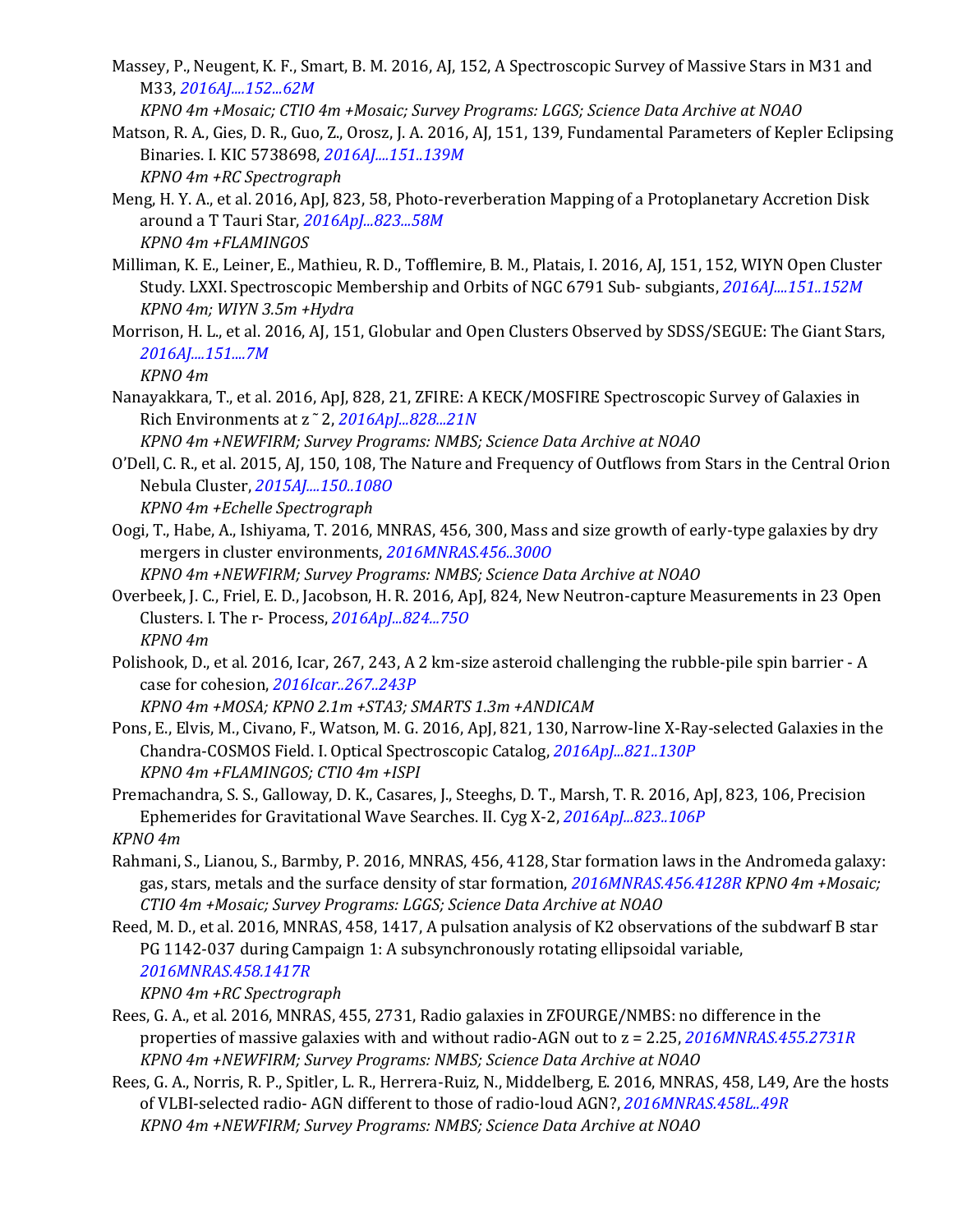- Rubin, A., ... **Matheson, T.,** et al. 2016, ApJ, 820, Type II Supernova Energetics and Comparison of Light Curves to Shock-cooling Models, *[2016ApJ...820...33R](http://adsabs.harvard.edu/abs/2016ApJ...820...33R) KPNO 4m +RC Spectrograph*
- Runnoe, J. C., et al. 2015, ApJS, 221, A Large Systematic Search for Close Supermassive Binary and Rapidly Recoiling Black Holes. II. Continued Spectroscopic Monitoring and Optical Flux Variability, *[2015ApJS..221....7R](http://adsabs.harvard.edu/abs/2015ApJS..221....7R)*

*KPNO 4m +RC Spectrograph; NOAO Prop. ID: 2014A-0098 (PI: J. Runnoe)*

- Schuler, S. C., **Smith, V. V.,** et al. 2015, ApJ, 815, Detailed Abundances of Stars with Small Planets Discovered by Kepler. I. The First Sample, *[2015ApJ...815....5S](http://adsabs.harvard.edu/abs/2015ApJ...815....5S) KPNO 4m +Echelle Spectrograph*
- Shara, M. M., et al. 2016, MNRAS, 455, 3453, The first transition Wolf-Rayet WN/C star in M31, *[2016MNRAS.455.3453S](http://adsabs.harvard.edu/abs/2016MNRAS.455.3453S)*

*KPNO 4m +Mosaic; CTIO 4m +Mosaic; Survey Programs: LGGS; Science Data Archive at NOAO*

Shipley, H. V., Papovich, C., Rieke, G. H., Brown, M. J. I., Moustakas, J. 2016, ApJ, 818, 60, A New Star Formation Rate Calibration from Polycyclic Aromatic Hydrocarbon Emission Features and Application to High-redshift Galaxies, *[2016ApJ...818...60S](http://adsabs.harvard.edu/abs/2016ApJ...818...60S)*

*KPNO 4m +Mosaic; KPNO 2.1m +SQIID, +FLAMINGOS; CTIO 4m +Mosaic; Survey Programs: NDWFS; Science Data Archive at NOAO*

- Sokal, K. R., Johnson, K. E., Indebetouw, R., Massey, P. 2016, ApJ, 826, The Prevalence and Impact of Wolf-Rayet Stars in Emerging Massive Star Clusters, *[2016ApJ...826..194S](http://adsabs.harvard.edu/abs/2016ApJ...826..194S) KPNO 4m*
- Thacker, C., et al. 2015, ApJ, 811, 125, Cross-correlation of Near- and Far-infrared Background Anisotropies as Traced by Spitzer and Herschel, *[2015ApJ...811..125T](http://adsabs.harvard.edu/abs/2015ApJ...811..125T) KPNO 4m +Mosaic; KPNO 2.1m +SQIID, +FLAMINGOS; CTIO 4m +Mosaic; Survey Programs: NDWFS; Science Data Archive at NOAO*
- Tricarico, P. 2016, AJ, 151, 80, Detection Efficiency of Asteroid Surveys, *[2016AJ....151...80T](http://adsabs.harvard.edu/abs/2016AJ....151...80T) KPNO 4m*
- Wang, T., et al. 2016, ApJ, 816, 84, Infrared Color Selection of Massive Galaxies at z > 3, *[2016ApJ...816...84W](http://adsabs.harvard.edu/abs/2016ApJ...816...84W) KPNO 4m; CTIO 4m*
- Warren, S. R., et al. 2015, ApJ, 814, CARMA CO Observations of Three Extremely Metal-poor, Star-forming Galaxies, *[2015ApJ...814...30W](http://adsabs.harvard.edu/abs/2015ApJ...814...30W)*

*KPNO 4m +Mosaic; CTIO 4m +Mosaic; Survey Programs: LGGS; Science Data Archive at NOAO*

- Weedman, D., Sargsyan, L. 2016, ApJ, 828, Dusty Quasars at High Redshifts, *[2016ApJ...828...43W](http://adsabs.harvard.edu/abs/2016ApJ...828...43W) KPNO 4m +Mosaic; KPNO 2.1m +SQIID; Survey Programs: NDWFS; Science Data Archive at NOAO*
- Whittam, I. H., Riley, J. M., Green, D. A., Jarvis, M. J., Vaccari, M. 2015, MNRAS, 453, 4263, The faint radio source population at 15.7 GHz - II. Multi-wavelength properties, *[2015MNRAS.453.4244W](http://adsabs.harvard.edu/abs/2015MNRAS.453.4244W) KPNO 4m +Mosaic*
- Wittman, D., Bhaskar, R., Tobin, R. 2016, MNRAS, 457, 4011, Overconfidence in photometric redshift estimation, *[2016MNRAS.457.4005W](http://adsabs.harvard.edu/abs/2016MNRAS.457.4005W)*
	- *KPNO 4m +Mosaic; CTIO 4m +Mosaic; Survey Programs: Deep Lens Survey; Science Data Archive at NOAO*
- Wright, N. J., et al. 2016, MNRAS, 460, 2593, Cygnus OB2 DANCe: A high-precision proper motion study of the Cygnus OB2 association, *[2016MNRAS.460.2593W](http://adsabs.harvard.edu/abs/2016MNRAS.460.2593W) KPNO 4m +Mosaic; Science Data Archive at NOAO*
- Yano, M., Kriek, M., van der Wel, A., Whitaker, K. E. 2016, ApJ, 817, 21, The Relation between Galaxy Structure and Spectral Type: Implications for the Buildup of the Quiescent Galaxy Population at 0.5 < z < 2.0, *[2016ApJ...817L..21Y](http://adsabs.harvard.edu/abs/2016ApJ...817L..21Y)*

*KPNO 4m +NEWFIRM; Survey Programs: NMBS; Science Data Archive at NOAO*

Zeimann, G. R., et al. 2015, ApJ, 814, The Dust Attenuation Curve versus Stellar Mass for Emission Line Galaxies at z ~ 2, *[2015ApJ...814..162Z](http://adsabs.harvard.edu/abs/2015ApJ...814..162Z) KPNO 4m*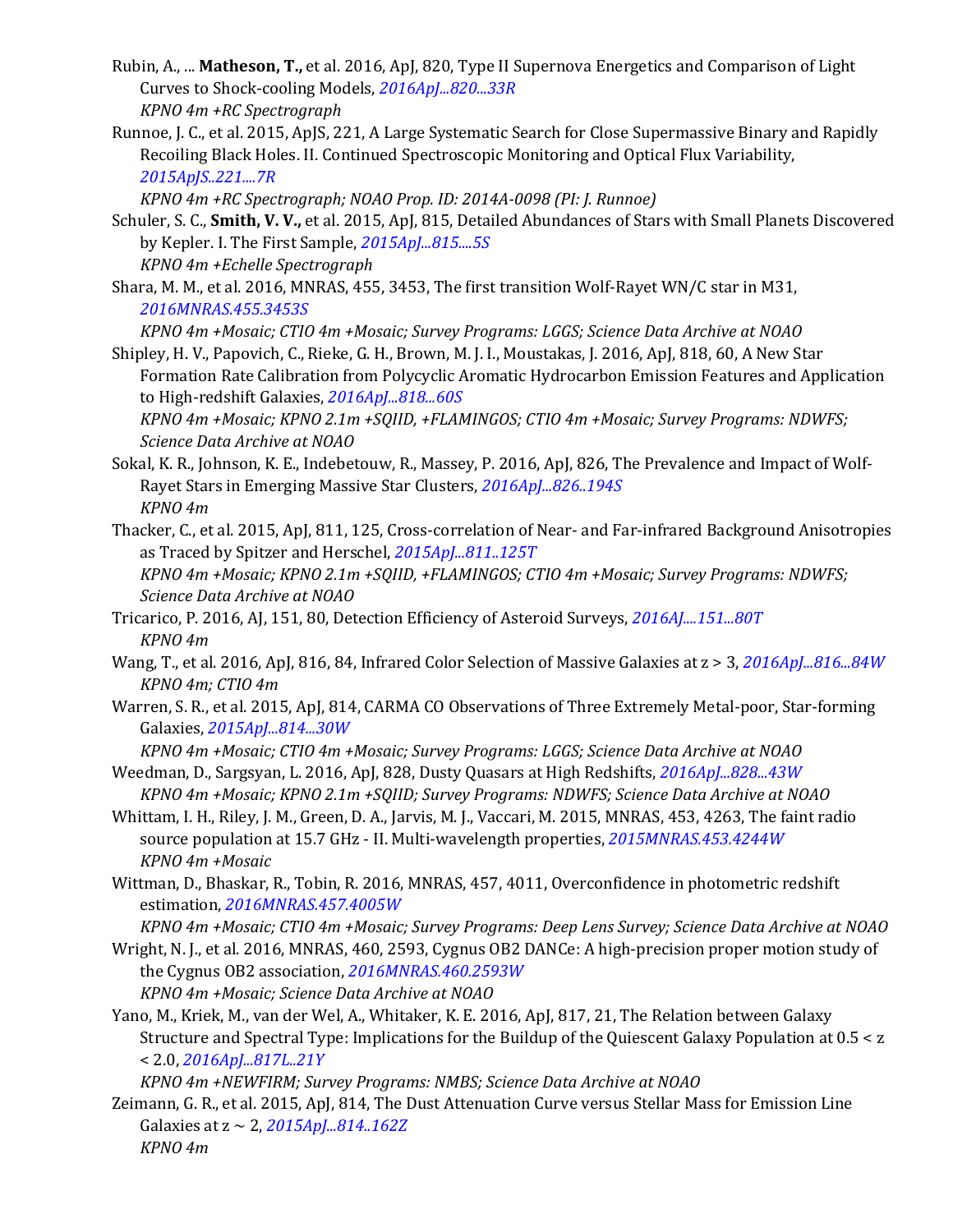#### **WIYN 0.9m**

Arulanantham, N.A., et al. 2016, AJ, 151, 90, Seeing Through the Ring: Near-infrared Photometry of V582 Mon (KH 15D), *[2016AJ....151...90A](http://adsabs.harvard.edu/abs/2016AJ....151...90A)*

*WIYN 0.9m; SMARTS 1.3m +ANDICAM*

- Heinze, A. N., Metchev, S., Trollo, J. 2015, AJ, 150, 125, Digital Tracking Observations Can Discover Asteroids 10 Times Fainter Than Conventional Searches, *[2015AJ....150..125H](http://adsabs.harvard.edu/abs/2015AJ....150..125H) KPNO 4m; WIYN 0.9m*
- Heinze, A. N., Metchev, S. 2015, AJ, 150, 124, Precise Distances for Main-belt Asteroids in Only Two Nights, *[2015AJ....150..124H](http://adsabs.harvard.edu/abs/2015AJ....150..124H)*

*WIYN 0.9m +Mosaic*

- Hirschauer, A. S., et al. 2016, ApJ, 822, 108, ALFALFA Discovery of the Most Metal-poor Gas-rich Galaxy Known: AGC 198691, *[2016ApJ...822..108H](http://adsabs.harvard.edu/abs/2016ApJ...822..108H) KPNO 4m +KOSMOS; WIYN 0.9m*
- Hayes, C. R., Friel, E. D., Slack, T. J., Boberg, O. M. 2015, 150, 200, Properties of the Old Open Cluster Czernik 30, *[2015AJ....150..200H](http://adsabs.harvard.edu/abs/2015AJ....150..200H)*

*WIYN 0.9m; WIYN 3.5m*

Richards, E. E., et al. 2016, 460, 689, Baryonic distributions in galaxy dark matter haloes - I. New observations of neutral and ionized gas kinematics, *[2016MNRAS.460..689R](http://adsabs.harvard.edu/abs/2016MNRAS.460..689R) WIYN 0.9m +HDI, +S2KB imager; WIYN 3.5m +SparsePak*

Smith, K. L., et al. 2015, AJ, 150, 126, KSwAGS: A Swift X-ray and UV Survey of the Kepler Field. I, *[2015AJ....150..126S](http://adsabs.harvard.edu/abs/2015AJ....150..126S)*

*WIYN 0.9m +Mosaic*

- Twarog, B. A., Anthony-Twarog, B. J., Deliyannis, C. P., Thomas, D. T. 2015, AJ, 150, 134, A uvbyCaHβ CCD Analysis of the Open Cluster Standard NGC 752, *[2015AJ....150..134T](http://adsabs.harvard.edu/abs/2015AJ....150..134T) WIYN 0.9m*
- Van Sistine, A., et al. 2016, ApJ, 824, 25, The ALFALFA Hα Survey. I. Project Description and The Local Starformation Rate Density from the Fall Sample, *[2016ApJ...824...25V](http://adsabs.harvard.edu/abs/2016ApJ...824...25V) WIYN 0.9m; KPNO 2.1m; Survey Program: Making Hay with ALFALFA*

#### **WIYN 3.5m**

Abramson, A., Kenney, J., Crowl, H., Tal, T. 2016, AJ, 152, 32, HST Imaging of Dust Structures and Stars in the Ram Pressure Stripped Virgo Spirals NGC 4402 and NGC 4522: Stripped from the Outside In with Dense Cloud Decoupling, *[2016AJ....152...32A](http://adsabs.harvard.edu/abs/2016AJ....152...32A) WIYN 3.5m +Mini-Mosaic, +S2KB CCD*

Appourchaux, T., ... **Everett, M.,** et al. 2015, A&A, 582, A25, A seismic and gravitationally bound double star observed by Kepler. Implication for the presence of a convective core, *[2015A%26A...582A..25A](http://adsabs.harvard.edu/abs/2015A%26A...582A..25A) WIYN 3.5m*

- Assef, R. J., et al. 2016, ApJ, 819, 111, Hot Dust Obscured Galaxies with Excess Blue Light: Dual AGN or Single AGN Under Extreme Conditions? *[2016ApJ...819..111A](http://adsabs.harvard.edu/abs/2016ApJ...819..111A) WIYN 3.5m +WHIRC*
- Bellstedt, S., et al. 2016, MNRAS, 460, 2862, The evolution in the stellar mass of brightest cluster galaxies over the past 10 billion years, *[2016MNRAS.460.2862B](http://adsabs.harvard.edu/abs/2016MNRAS.460.2862B) WIYN 3.5m +WHIRC*
- Bianconi, M., Marleau, F. R., Fadda, D. 2016, A&A, 588, A105, Star Formation and Black Hole Accretion Activity in Rich Local Clusters of Galaxies, *[2016A%26A...588A.105B](http://adsabs.harvard.edu/abs/2016A%26A...588A.105B) WIYN 3.5m +Hydra*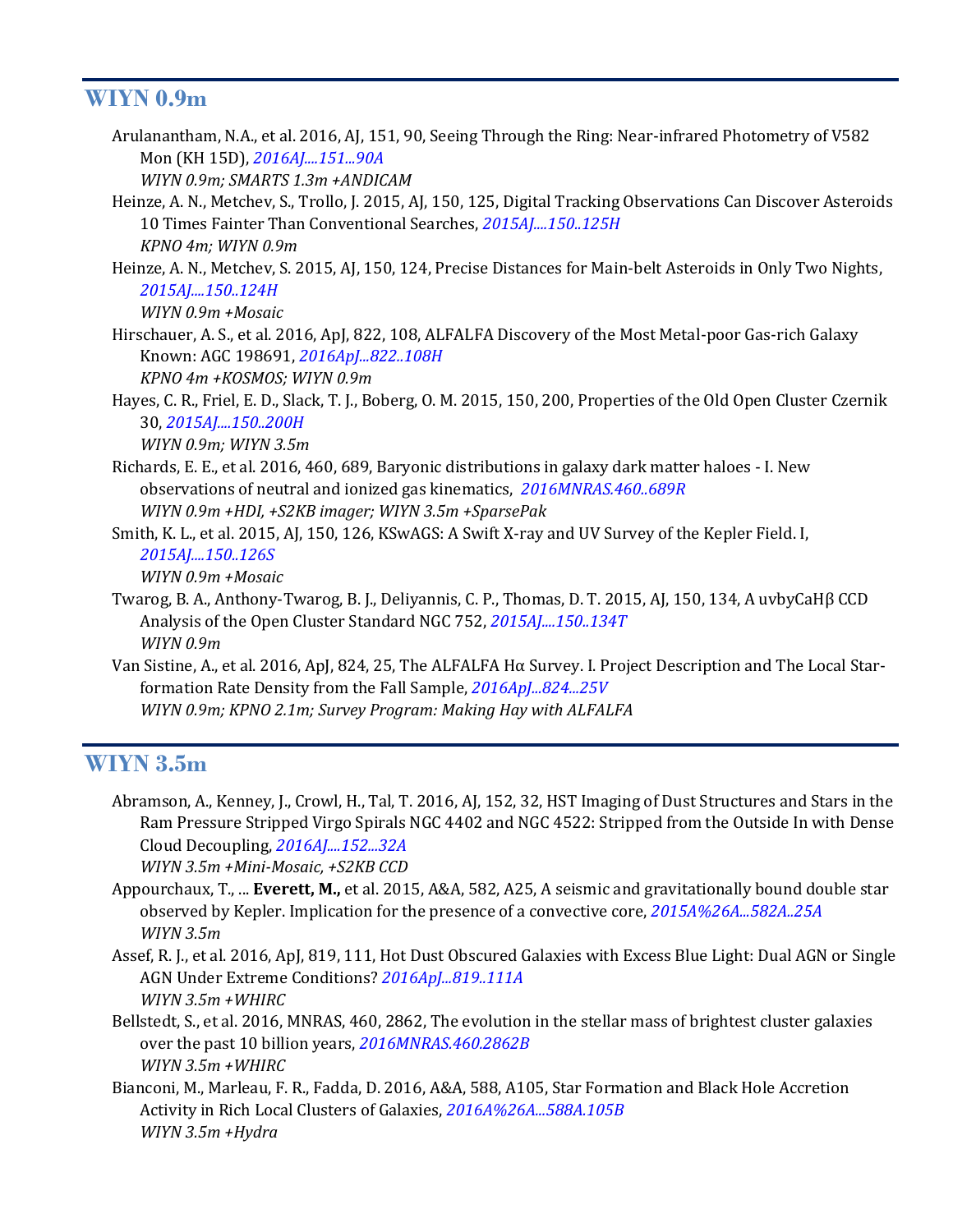- Boberg, O. M., Friel, E. D., Vesperini, E. 2016, ApJ, 824, 5, Chemical Abundances in NGC 5024 (M53): A Mostly First Generation Globular Cluster, *[2016ApJ...824....5B](http://adsabs.harvard.edu/abs/2016ApJ...824....5B) WIYN 3.5m +Hydra*
- Boyajian, T. S., et al. 2016, MNRAS, 457, 3988, Planet Hunters IX. KIC 8462852 where's the flux?, *[2016MNRAS.457.3988B](http://adsabs.harvard.edu/abs/2016MNRAS.457.3988B)*

```
WIYN 3.5m +DSSI
```
- Bragaglia, A., et al. 2015, A&A, 583, A69, NGC 6139: a normal massive globular cluster, or a first-generation dominated cluster? Clues from the light elements, *[2015A&A...583A..69B](http://adsabs.harvard.edu/abs/2015A%26A...583A..69B) WIYN 3.5m +Hydra*
- Brewer, L. N., et al. 2016, AJ, 151, 66, Determining the Age of the Kepler Open Cluster NGC 6819 With a New Triple System and Other Eclipsing Binary Stars, *[2016AJ....151...66B](http://adsabs.harvard.edu/abs/2016AJ....151...66B) WIYN 3.5m +Hydra*
- Burkhart, B., Loeb, A. 2016, ApJ, 824, L7, Predicted Sizes of Pressure- supported HI Clouds in the Outskirts of the Virgo Cluster, *[2016ApJ...824L...7B](http://adsabs.harvard.edu/abs/2016ApJ...824L...7B) WIYN 3.5m +pODI*
- Carignan, C., et al. 2016, A&A, 587, L3, H I observations of two new dwarf galaxies: Pisces A and B with the SKA Pathfinder KAT-7, *[2016A%26A...587L...3C](http://adsabs.harvard.edu/abs/2016A%26A...587L...3C) WIYN 3.5m +pODI*
- Crawford, S. M., Wirth, G. D., Bershady, M. A., Randriamampandry, S. M. 2016, ApJ, 817, 87, Spectroscopy of Luminous Compact Blue Galaxies in Distant Clusters. II. Physical Properties of dE Progenitor Candidates, *[2016ApJ...817...87C](http://adsabs.harvard.edu/abs/2016ApJ...817...87C) WIYN 3.5m +Mini-Mosaic*
- Cybulski, R., et al. 2016, MNRAS, 459, 3287, Early Science with the Large Millimeter Telescope: COOL BUDHIES I - a pilot study of molecular and atomic gas at z ≃ 0.2, *[2016MNRAS.459.3287C](http://adsabs.harvard.edu/abs/2016MNRAS.459.3287C) WIYN 3.5m*
- David, T. J., et al. 2015, 814, ApJ, 62, HII 2407: An Eclipsing Binary Revealed by K2 Observations of the Pleiades, *[2015ApJ...814...62D](http://adsabs.harvard.edu/abs/2015ApJ...814...62D) WIYN 3.5m +Hydra*
- Du, M., Debattista, V. P., Shen, J., Cappellari, M. 2016, ApJ, 828, 14, Kinematic Properties of Double-barred Galaxies: Simulations versus Integral-field Observations, *[2016ApJ...828...14D](http://adsabs.harvard.edu/abs/2016ApJ...828...14D) WIYN 3.5m*
- Edwards, L. O. et al. 2016, MNRAS, 461, 230, Stellar populations of BCGs, close companions and intracluster light in Abell 85, Abell 2457 and IIZw108, *[2016MNRAS.461..230E](http://adsabs.harvard.edu/abs/2016MNRAS.461..230E) KPNO 4m +Mosaic; KPNO 0.9m +Mosaic; WIYN 3.5m +SparsePak; CTIO 4m +Mosaic, +Hydra; Survey Programs; Fundamental Plane Survey; Science Data Archive at NOAO*
- Elmegreen, D. M., et al. 2016, ApJ, 825, 145, Hubble Space Telescope Observations of Accretion-Induced Star Formation in the Tadpole Galaxy Kiso 5639, *[2016ApJ...825..145E](http://adsabs.harvard.edu/abs/2016ApJ...825..145E) WIYN 3.5m*
- Gouliermis, D. A., et al. 2015, MNRAS, 452, 3508, Hierarchical star formation across the ring galaxy NGC 6503, *[2015MNRAS.452.3508G](http://adsabs.harvard.edu/abs/2015MNRAS.452.3508G)*
	- *WIYN 3.5m +WHIRC*
- Hayes, C. R., Friel, E. D., Slack, T. J., Boberg, O. M. 2015, AJ, 150, 200, Properties of the Old Open Cluster Czernik 30, *[2015AJ....150..200H](http://adsabs.harvard.edu/abs/2015AJ....150..200H) WIYN 0.9m; WIYN 3.5m*
- Horch, E. P., … **Everett, M. E.,** et al. 2015, AJ, 150, 151, Observations of Binary Stars with the Differential Speckle Survey Instrument. VI. Measures during 2014 at the Discovery Channel Telescope, *[2015AJ....150..151H](http://adsabs.harvard.edu/abs/2015AJ....150..151H) WIYN 3.5m*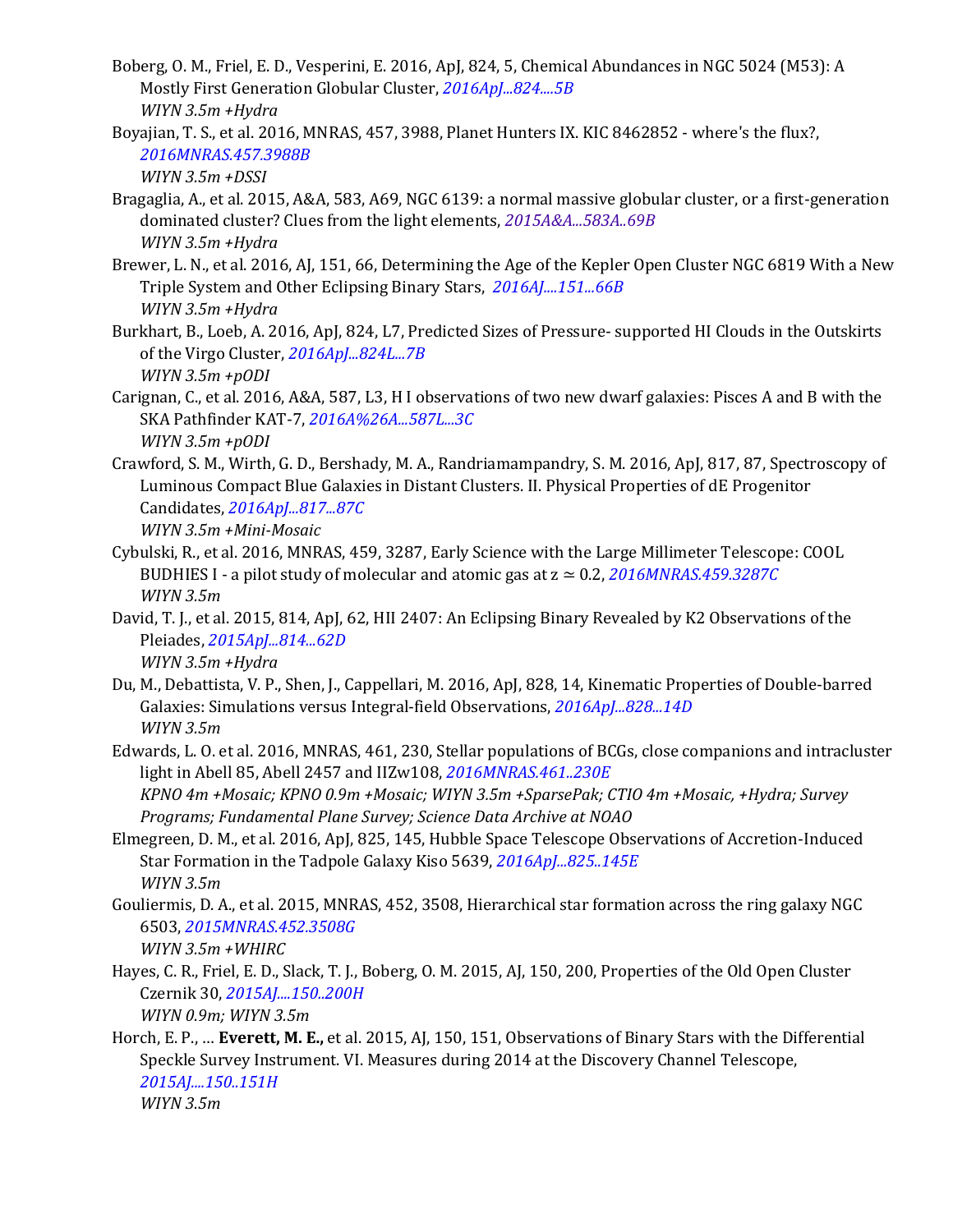- Jaffé, Y. L., et al. 2016, MNRAS, 461, 1202, BUDHIES III: the fate of H I and the quenching of galaxies in evolving environments, *[2016MNRAS.461.1202J](http://adsabs.harvard.edu/abs/2016MNRAS.461.1202J) WIYN 3.5m*
- Jimmy, Tran, K.-V., Saintonge, A., Accurso, G., Brough, S., Oliva- Altamirano, P. 2015, ApJ, 812, 98, The Gas Phase Mass Metallicity Relation for Dwarf Galaxies: Dependence on Star Formation Rate and H I Gas Mass, *[2015ApJ...812...98J](http://adsabs.harvard.edu/abs/2015ApJ...812...98J)*

*WIYN 3.5m; KPNO 4m*

Johnson, C. I., Caldwell, N., Rich, R. M., Pilachowski, C. A., Hsyu, T. 2016, AJ, 152, 21, The Chemical Composition of Red Giant Branch Stars in the Galactic Globular Clusters NGC 6342 and NGC 6366, *[2016AJ....152...21J](http://adsabs.harvard.edu/abs/2016AJ....152...21J)*

*WIYN 3.5m +Hydra*

- Kim, S. J., et al. 2015, MNRAS, 454, 1573, Mid-infrared luminosity function of local star-forming galaxies in the North Ecliptic Pole-Wide survey field of AKARI, *[2015MNRAS.454.1573K](http://adsabs.harvard.edu/abs/2015MNRAS.454.1573K) WIYN 3.5m +Hydra; KPNO 2.1m +FLAMINGOS*
- Kiminki, D. C., et al. 2015, ApJ, 811, 85, Predicting GAIA's Parallax Distance to the Cygnus OB2 Association with Eclipsing Binaries, *[2015ApJ...811...85K](http://adsabs.harvard.edu/abs/2015ApJ...811...85K) WIYN 3.5m*
- Kipping, D. M., et al. 2016, ApJ, 820, 112, A Transiting Jupiter Analog, *[2016ApJ...820..112K](http://adsabs.harvard.edu/abs/2016ApJ...820..112K) WIYN 3.5m*
- Koch, A., Franket al. 2015, ApJ, 815, 105, Major Mergers with Small Galaxies: The Discovery of a Magellanictype Galaxy at z = 0.12, *[2015ApJ...815..105K](http://adsabs.harvard.edu/abs/2015ApJ...815..105K) WIYN 3.5m +MIMO*
- Kostov, V. B., et al. 2016, ApJ, 827, 86, Kepler-1647b: The Largest and Longest-period Kepler Transiting Circumbinary Planet, *[2016ApJ...827...86K](http://adsabs.harvard.edu/abs/2016ApJ...827...86K) WIYN 3.5m +WHIRC*
- LaMassa, S. M., et al. 2016, ApJ, 818, 88, On R-W1 as A Diagnostic to Discover Obscured Active Galactic Nuclei in Wide-area X-Ray Surveys, *[2016ApJ...818...88L](http://adsabs.harvard.edu/abs/2016ApJ...818...88L) WIYN 3.5m*
- LaMassa, S. M., et al. 2016, ApJ, 817, 172, The 31 Deg2 Release of the Stripe 82 X-Ray Survey: The Point Source Catalog, *[2016ApJ...817..172L](http://adsabs.harvard.edu/abs/2016ApJ...817..172L) WIYN 3.5m +WHIRC*
- Läsker, R., et al. 2016, ApJ, 825, 3, The Black Hole-Bulge Mass Relation in Megamaser Host Galaxies, *[2016ApJ...825....3L](http://adsabs.harvard.edu/abs/2016ApJ...825....3L)*

*WIYN 3.5m +WHIRC*

McQuinn, K. B. W., et al. 2015, ApJ, 812, 158, Leo P: An Unquenched Very Low-mass Galaxy, *[2015ApJ...812..158M](http://adsabs.harvard.edu/abs/2015ApJ...812..158M) WIYN 3.5m; KPNO 2.1m*

Milliman, K. E., Leiner, E., Mathieu, R. D., Tofflemire, B. M., Platais, I. 2016, AJ, 151, 152, WIYN Open Cluster

- Study. LXXI. Spectroscopic Membership and Orbits of NGC 6791 Sub- subgiants, *[2016AJ....151..152M](http://adsabs.harvard.edu/abs/2016AJ....151..152M) WIYN 3.5m +Hydra*
- Overbeek, J. C., Friel, E. D., Jacobson, H. R. 2016, ApJ, 824, 75, New Neutron-capture Measurements in 23 Open Clusters. I. The r- Process, *[2016ApJ...824...75O](http://adsabs.harvard.edu/abs/2016ApJ...824...75O) WIYN 3.5m +Hydra*
- Polcaro, V. F., et al. 2016, AJ, 151, 149, GR 290 (Romano's Star). II. Light History and Evolutionary State, *[2016AJ....151..149P](http://adsabs.harvard.edu/abs/2016AJ....151..149P)*

*WIYN 3.5m*

Richards, E. E., et al. 2016, MNRAS, 460, 689, Baryonic distributions in galaxy dark matter haloes - I. New observations of neutral and ionized gas kinematics, *[2016MNRAS.460..689R](http://adsabs.harvard.edu/abs/2016MNRAS.460..689R) WIYN 0.9m +HDI, +S2KB imager; WIYN 3.5m +SparsePak*